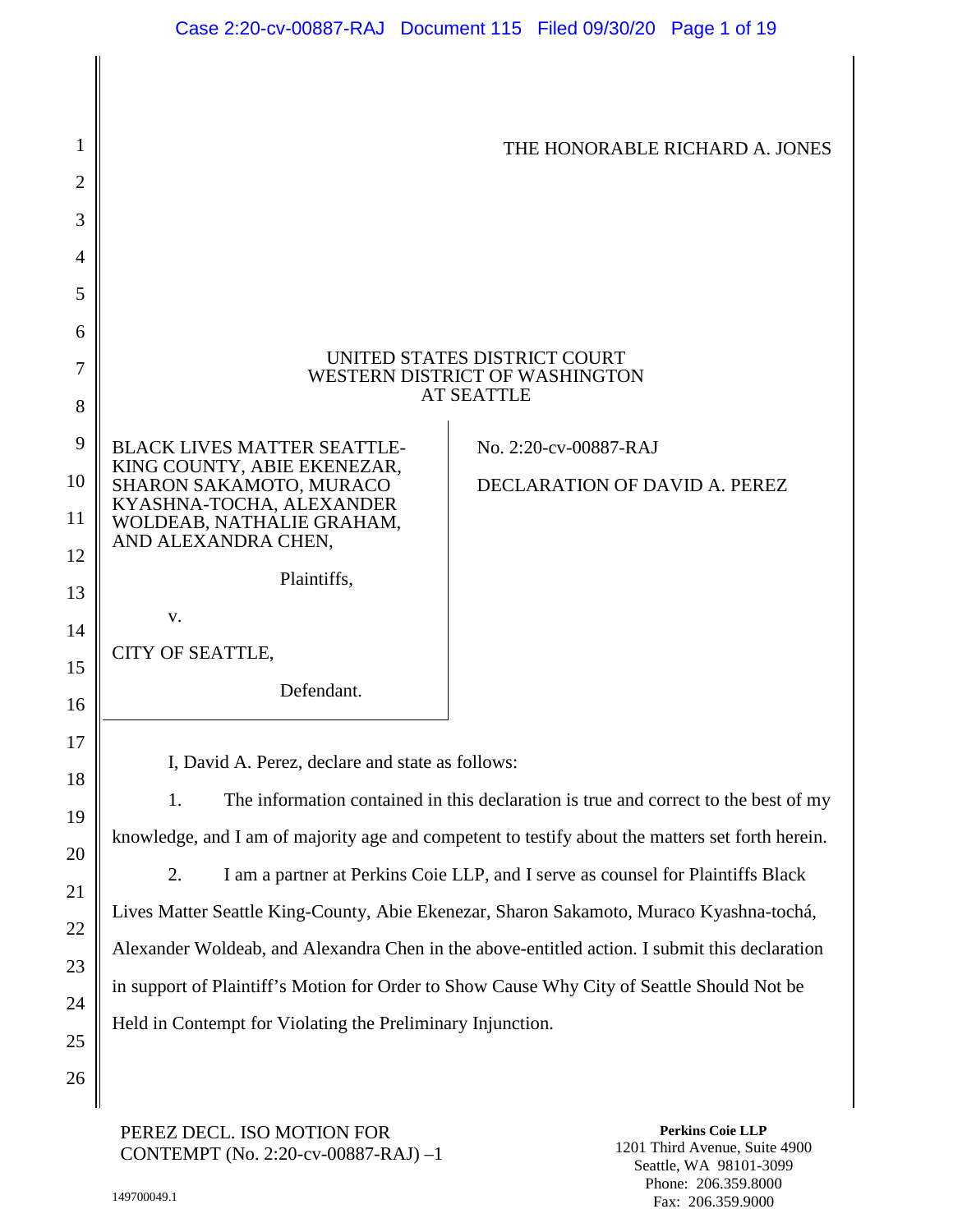3. On September 29, 2020, my co-counsel Molly Tack-Hooper with the American Civil Liberties Union of Washington Foundation and Professor Robert Chang with the Fred T. Korematsu Center for Law and Equality had a telephone conference with counsel for the City and informed them that Plaintiffs would be filing a motion for an order to show cause, in light of SPD's repeated violations of the preliminary injunction during protests that occurred on August 26, September 7, September 22, and September 23, 2020.

4. Attached hereto as **Exhibit A** is a true and correct copy of an August 28, 2020 letter from Plaintiffs' counsel to counsel for the City regarding events on August 26, 2020.

5. Attached hereto as **Exhibit B** is a true and correct copy of a September 4, 2020 response letter from the City's counsel to counsel for Plaintiffs regarding events on August 26, 2020.

6. Attached hereto as **Exhibit C** is a true and correct copy of a September 9, 2020 letter from Plaintiffs' counsel to counsel for the City regarding events on September 7, 2020.

7. Attached hereto as **Exhibit D** is a true and correct copy of a September 11, 2020 response letter from the City's counsel to counsel for Plaintiffs regarding events on September 7, 2020.

8. Attached hereto as **Exhibit E** is a true and correct copy of a September 24, 2020 letter from Plaintiffs' counsel to counsel for the City regarding events on September 22 and 23, 2020. The City confirmed via e-mail that it would respond to this letter the week of September 28, 2020 (this week).

1

2

3

4

5

PEREZ DECL. ISO MOTION FOR CONTEMPT (No. 2:20-cv-00887-RAJ) –2

**Perkins Coie LLP** 1201 Third Avenue, Suite 4900 Seattle, WA 98101-3099 Phone: 206.359.8000 Fax: 206.359.9000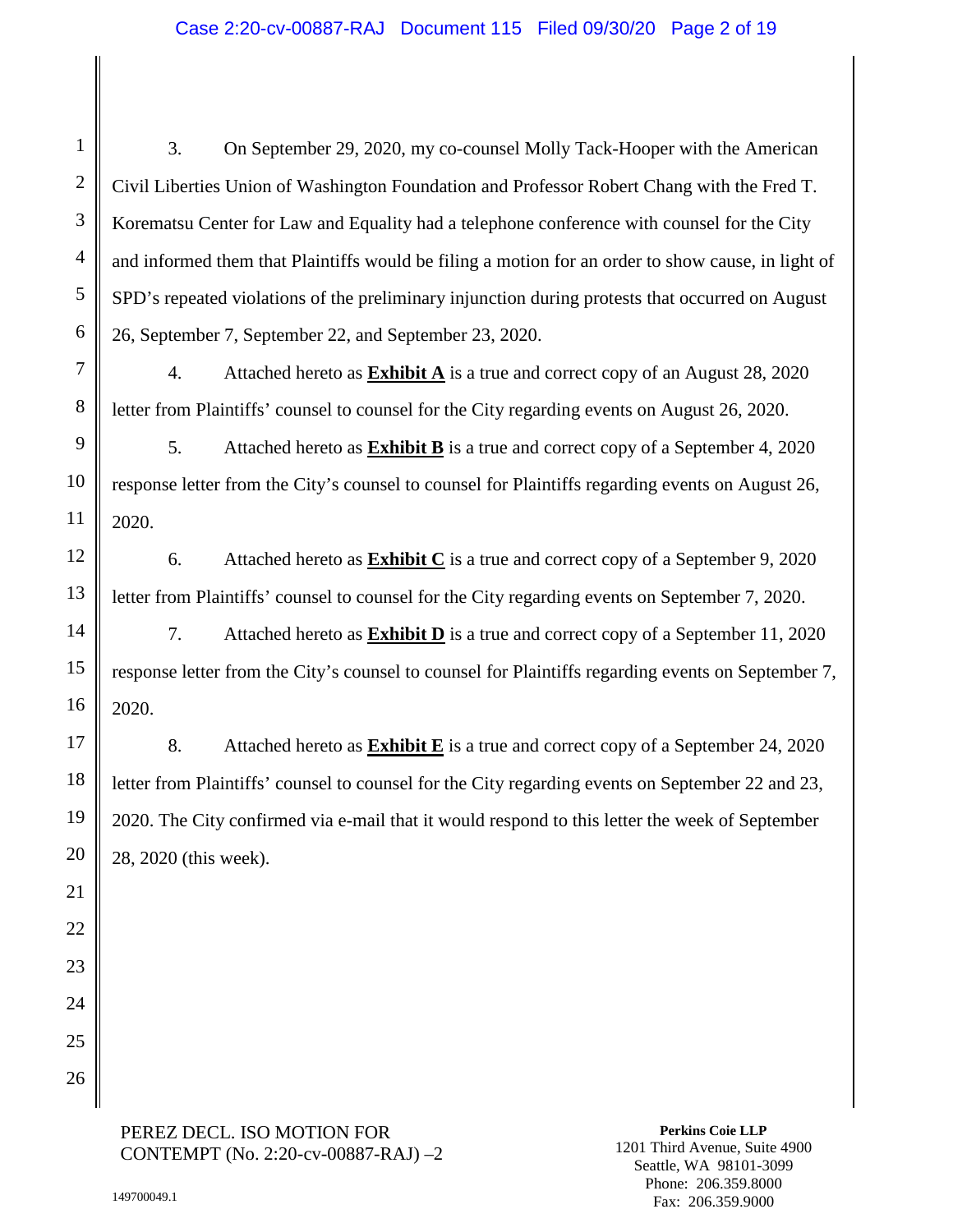| $\mathbf{1}$   |                                                                                         |
|----------------|-----------------------------------------------------------------------------------------|
| $\overline{2}$ |                                                                                         |
| 3              |                                                                                         |
| $\overline{4}$ |                                                                                         |
| 5              | Executed this 29th day of September 2020 at Seattle, Washington.                        |
| 6              | I declare under penalty of perjury under the laws of the United States and the State of |
| $\tau$         | Washington that the foregoing is true and correct.                                      |
| 8              |                                                                                         |
| 9              | s/David Perez<br>By:                                                                    |
| 10             | David A. Perez                                                                          |
| 11             |                                                                                         |
| 12             |                                                                                         |
| 13             |                                                                                         |
| 14             |                                                                                         |
| 15             |                                                                                         |
| 16             |                                                                                         |
| $17\,$         |                                                                                         |
| 18             |                                                                                         |
| 19             |                                                                                         |
| 20             |                                                                                         |
| 21             |                                                                                         |
| 22             |                                                                                         |
| 23             |                                                                                         |
| 24             |                                                                                         |
| 25             |                                                                                         |
| 26             |                                                                                         |
|                | Perkins Coje LLP<br>DEDEZ DECI ISO MOTION EOD                                           |

**Perkins Coie LLP** 1201 Third Avenue, Suite 4900 Seattle, WA 98101-3099 Phone: 206.359.8000 Fax: 206.359.9000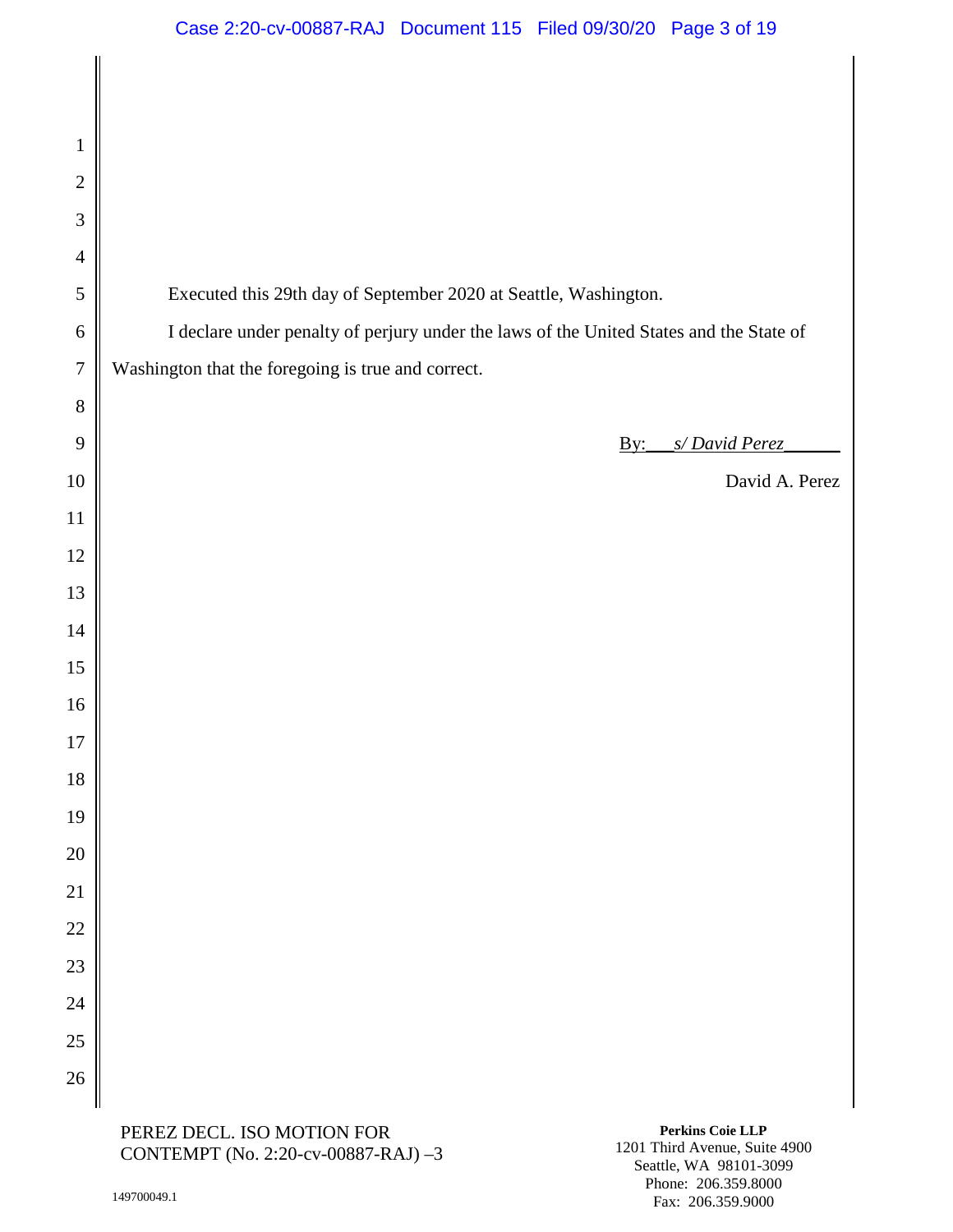## **Exhibit A**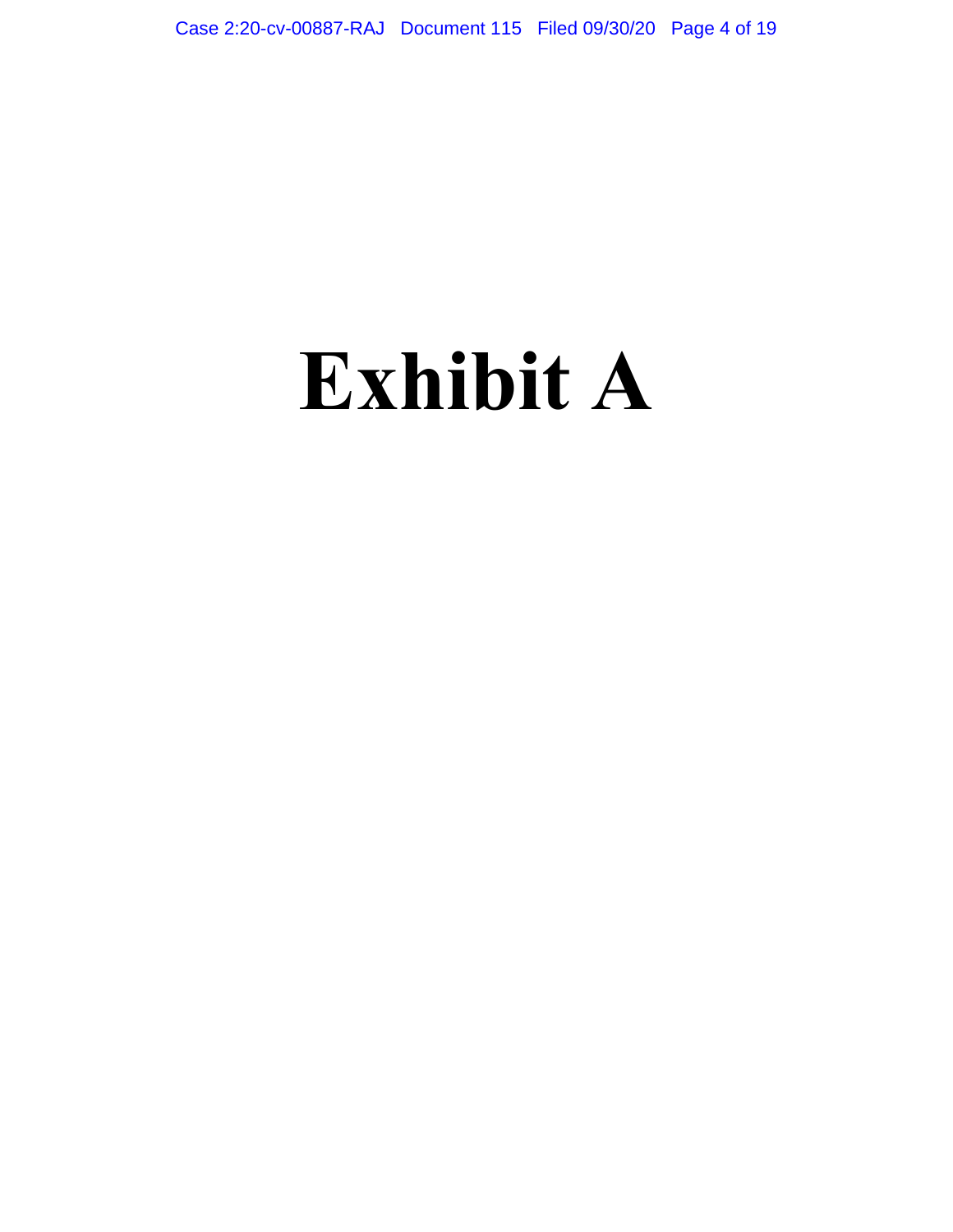

1201 Third Avenue Suite 4900 Seattle, WA 98101-3099

 $\bullet$  +1.206.359.8000  $\bullet$  +1.206.359.9000 PerkinsCoie.com

August 28, 2020

David A. Perez DPerez@perkinscoie.com D. +1.206.359.6767 F. +1.206.359.7767

#### **VIA EMAIL**

Ghazal Sharifi Carolyn Boies Seattle City Attorney's Office 701 5th Ave, #2050 Seattle, WA 98104

## **Re: Use of Force on August 26** *Black Lives Matter, et al. v. City of Seattle***, Cause No. 2:20-cv-00887**

Dear Ms. Sharifi and Ms. Boies:

We are disturbed by recent reports that the Seattle Police Department ("SPD") used excessive force against peaceful protesters and attendees of the vigil for Summer Taylor near the Washington State Patrol office in Eastlake on August 26, 2020.

Video evidence suggests that SPD's tactics during this protest event violate the preliminary injunction in this case. Police can be seen using chemical irritants as a dispersal method, repeatedly hitting members of the media with chemical irritants, and charging at peaceful protesters without giving the protesters enough time to move.<sup>1</sup> It appears that SPD deployed so much gas that clouds of it filled the street.<sup>2</sup> These tactics are troublingly similar to those that prompted our prior contempt proceedings. This was a peaceful protest.

We understand the need to protect the safety of drivers and pedestrians. However, the Court's Orders prohibit the use of less-lethal weapons for ordinary crowd control purposes, and allow only "necessary, reasonable, proportional, and targeted" deployment of less-lethal weapons against peaceful protesters to prevent specific, imminent harm.

By Tuesday, September 1, at 12 p.m., please provide information on why the City views its response as consistent with the Court's orders, including an explanation for why such force was used, how many less-lethal weapons were used, who authorized the use of less-lethal weapons, what was communicated to officers about the circumstances in which they could be used, and any other information relevant to the SPD's decision to use this force.

 $^{1}$  See, e.g., https://www.facebook.com/WWConverge/videos/355310738820842/.

<sup>&</sup>lt;sup>2</sup> *See, e.g., https://twitter.com/TheBageler7/status/1298869784163975169*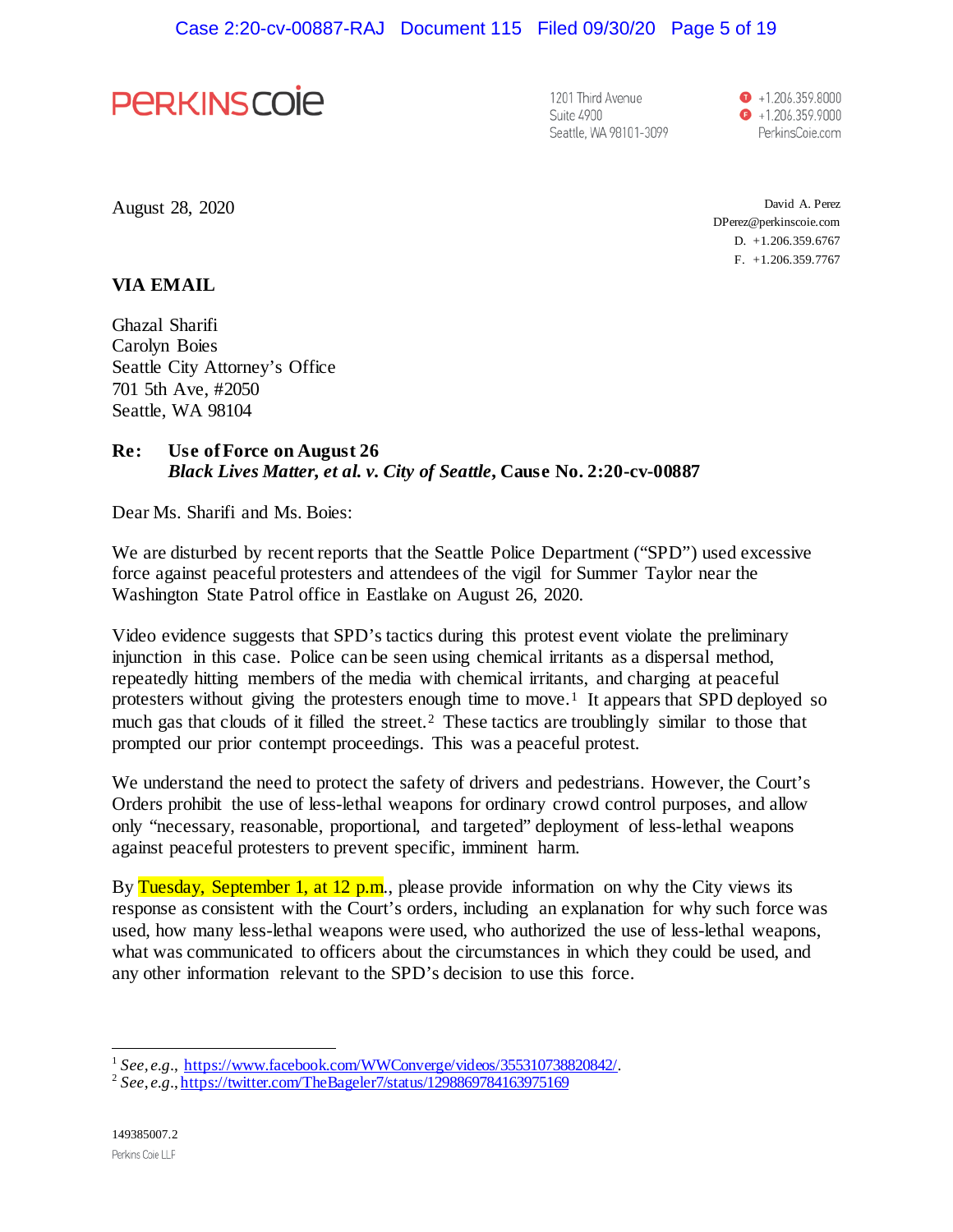## Case 2:20-cv-00887-RAJ Document 115 Filed 09/30/20 Page 6 of 19

Ghazal Sharifi August 28, 2020 Page 2

We would like to schedule a call with you shortly after receiving your response to discuss what happened on August 26.

Very truly yours,

Mach-MM  $\bigcap$ 

Molly Tack-Hooper

Professor Robert Chang<br>Carolyn Gilbon

Carolyn Gilbert

3

David A. Perez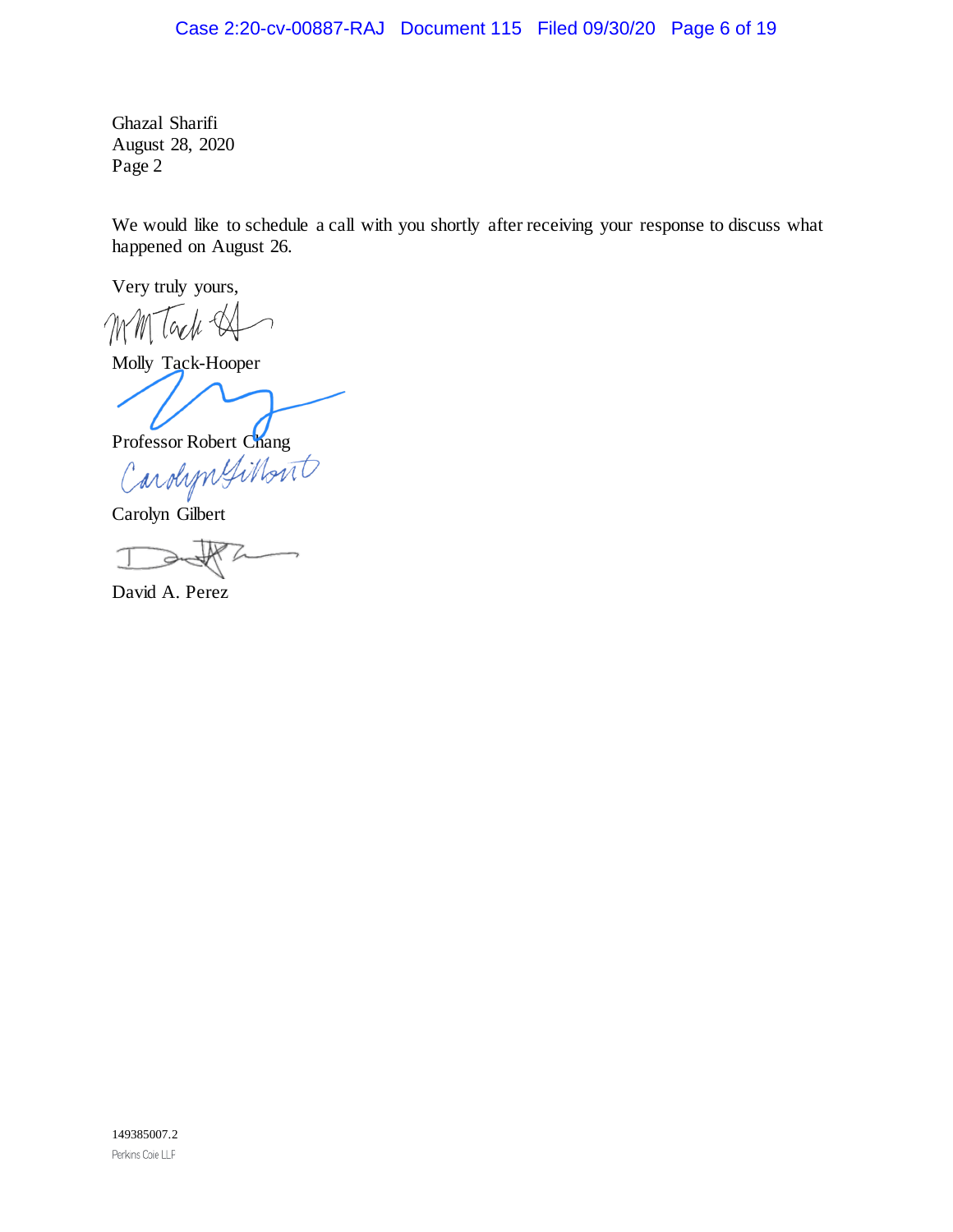# **Exhibit B**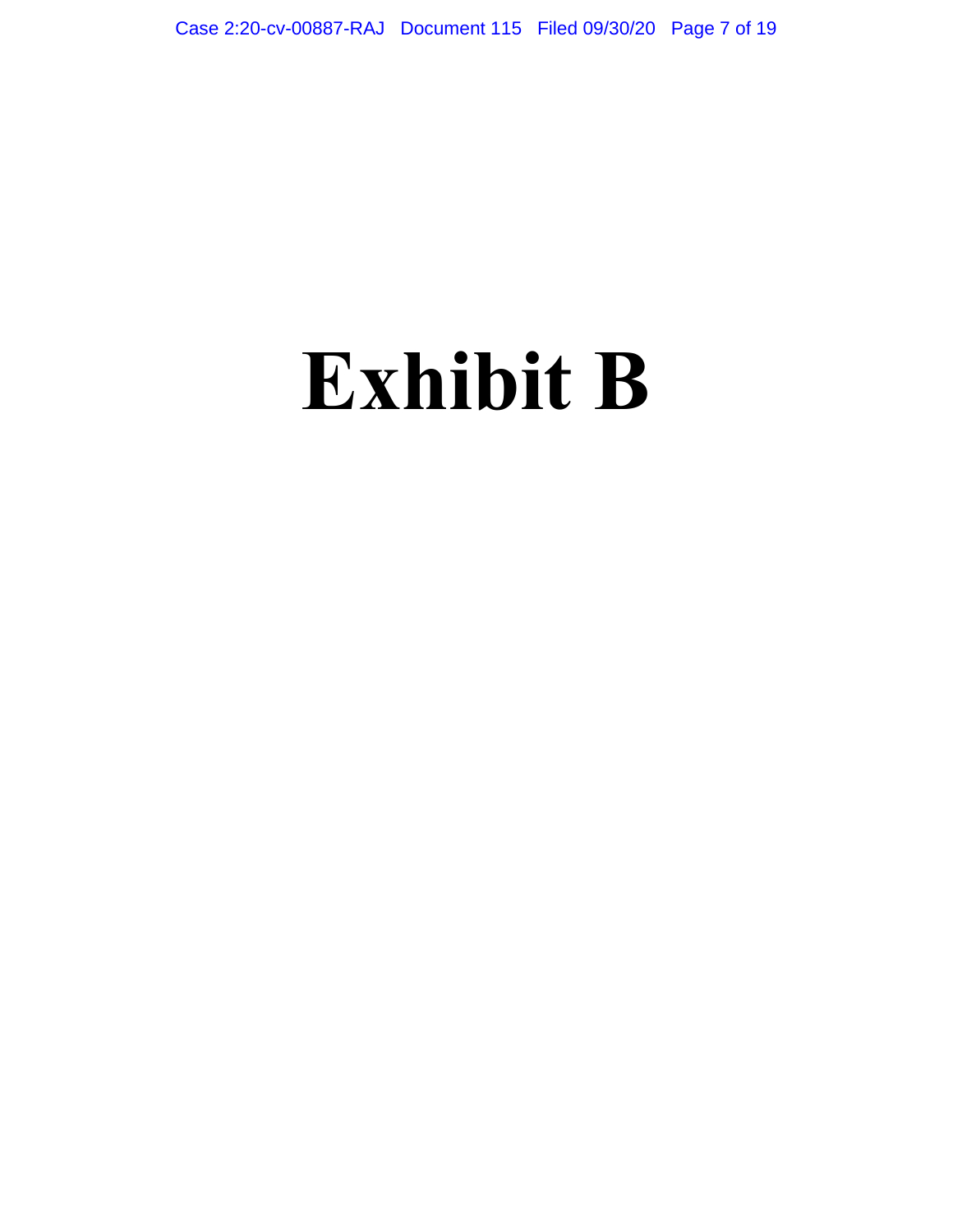

Ghazal Sharifi Assistant City Attorney (206) 684-8217 [Ghazal.sharifi@seattle.gov](mailto:Ghazal.sharifi@seattle.gov)

September 4, 2020

David A. Perez Carolyn Gilbert Perkins Coie 1201 Third Avenue, Suite 4900 Seattle, WA 98101-3099

CC: Professor Robert Chang Molly Tack-Hooper

### Re: *Black Lives Matter, et al. v City of Seattle*, Cause No. 2:20-cv-00887

Dear Counsel:

Below please find the response to your letter dated August 28, 2020 regarding your inquiry about events that occurred on the evening of August  $26<sup>th</sup>$ . Respectfully, we disagree that there is evidence of any deployment of "chemical irritants" on the part of Seattle Police officers on August 26, 2020 that was in any way inconsistent with the Orders entered on June 17, 2020 and on August 10, 2020. We provide the below based on our review of preliminary information from reports, conversations with incident command, and review of your videos.

The protest was not peaceful throughout the evening, (including attendee deployment of munitions). Nonetheless, Seattle Police did not deploy any CS gas. Based on the information we have, there were limited targeted deployments of OC spray and the deployment of OC was targeted at specific individuals who were engaged in assaultive behavior, resisting arrest, or engaged in attempts to de-arrest others subject to arrest.

The events on the night of August 26, 2020 began with property damage by some in a group near Volunteer Park, which resulted in an arrest and the discovery of Molotov cocktails (one in a suspect's backpack, one on the ground nearby.) Officers subsequently received information that protesters were using themselves and stopped cars to block access to streets over several blocks and to two public safety stations (belonging to Washington State Patrol and the Seattle Fire Department), creating a life safety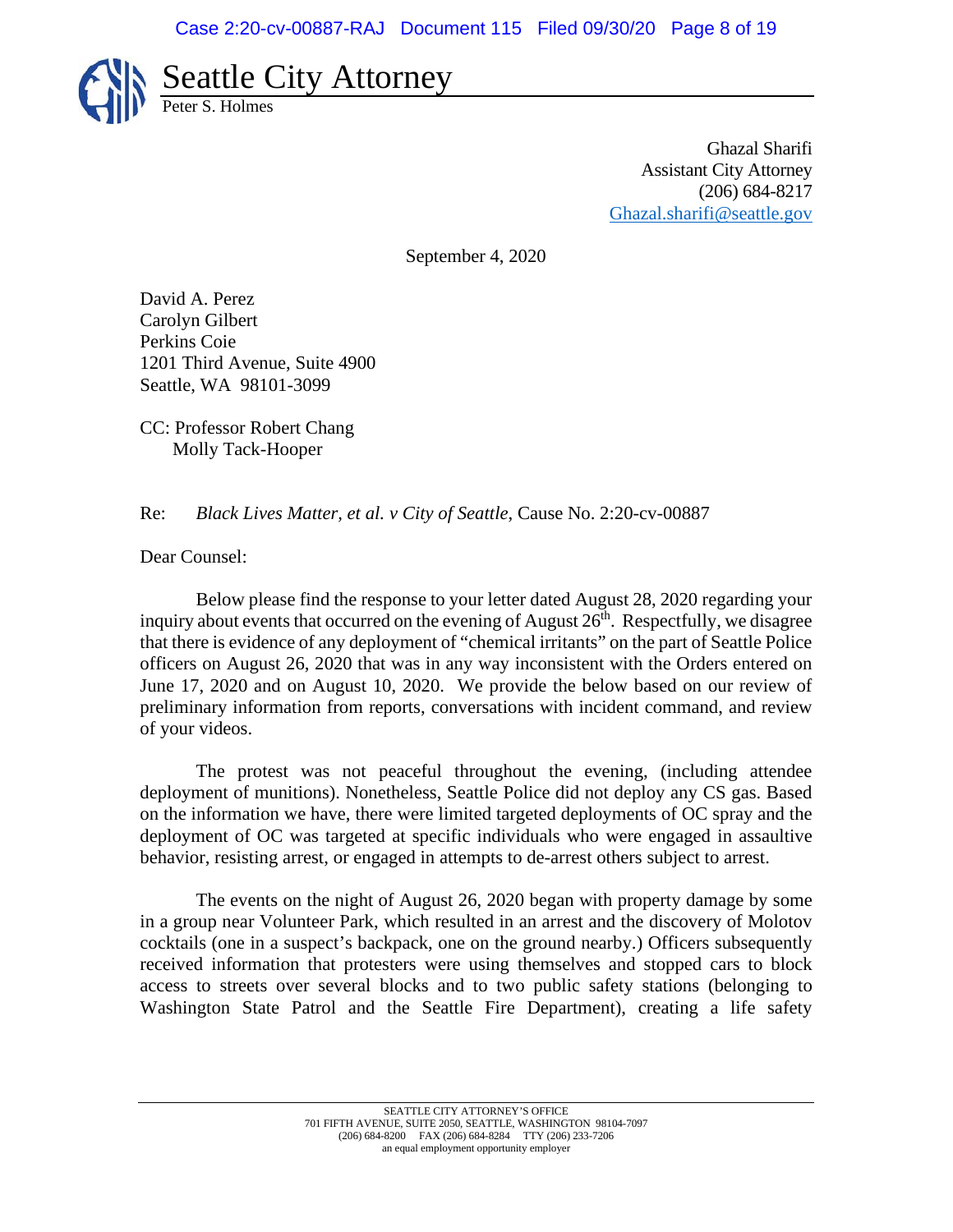September 4, 2020 Page 2

emergency.<sup>[1](#page-8-0)</sup> Seattle Police officers issued several warnings to the drivers of the vehicles to move their vehicles and unblock the stations, to allow for the opening of the intersections. The warnings included both direct discussions with drivers and PA announcements to move the cars. When these requests were ignored, SPD called in additional resources, including tow trucks, to remove the vehicles.

When officers tried to contact the remaining drivers, assaults on the officers began, requiring at least one additional arrest prior to a dispersal order. The protestors shined lasers and strobes in the officers' eyes, impacting their safety and creating a direct risk of officer injury. Members of the crowd moved toward the officers and began striking them with umbrellas. After these events, Lieutenant John Brooks gave a dispersal order. This group of protestors was acting in concert, resisting lawful orders, and creating a substantial risk of injury. After the dispersal order, individuals in the crowd continued with assaults, resistance tactics and attempts to de-arrest, and someone in the crowd threw a large pyrotechnic improvised explosive device (IED) at the officers. Either that device or others also deployed by attendees released a cloud of smoke upon detonation. This may be the "gas clouds" you reference in your correspondence. Officers moved the crowd several times during the evening to avoid confrontations whenever possible and to reduce the need to use force. Your correspondence addresses individuals being "charged at" without time to disperse – while we disagree with your assessment of the circumstances, this is also not something that is contemplated by the parameters of our case or the Court's Order

In summary, we do not have any information to suggest that there were deployments of "chemical irritants or projectiles of any kind against persons peacefully engaging in protests or demonstrations." (Order, Dkt. 42, p. 2, par. 1.) Based on our information, the limited and targeted use of OC was also consistent with the clarifications set forth in paragraphs 1.a-c of the Order at Dkt. 110. The information we have to date suggests that Mr. Salisbury was not targeted, and his exposure to OC occurred by virtue of his close proximity to those individuals who were targeted consistent with the parameters of the Orders.

Sincerely,

PETER S. HOLMES Seattle City Attorney

By: *s/ Ghazal Sharifi* Ghazal Sharifi Assistant City Attorney

<span id="page-8-0"></span><sup>1</sup> Protestors around Roanoke and Broadway had stopped several of their cars in the street, causing a substantial backup stopping all vehicle movement and creating serious safety hazards. Metro buses became stuck in the intersections, extending the obstruction across several blocks. The protestors then exited on foot to block the entryway of a Washington State Patrol station and Seattle Fire Station 22. An estimated 10-15 cars blocked traffic with scores of people on foot blocking the stations. Emergency vehicles could not enter or exit the facilities, making it impossible to timely provide services to the community. It became impossible for other emergency vehicles to move through the area.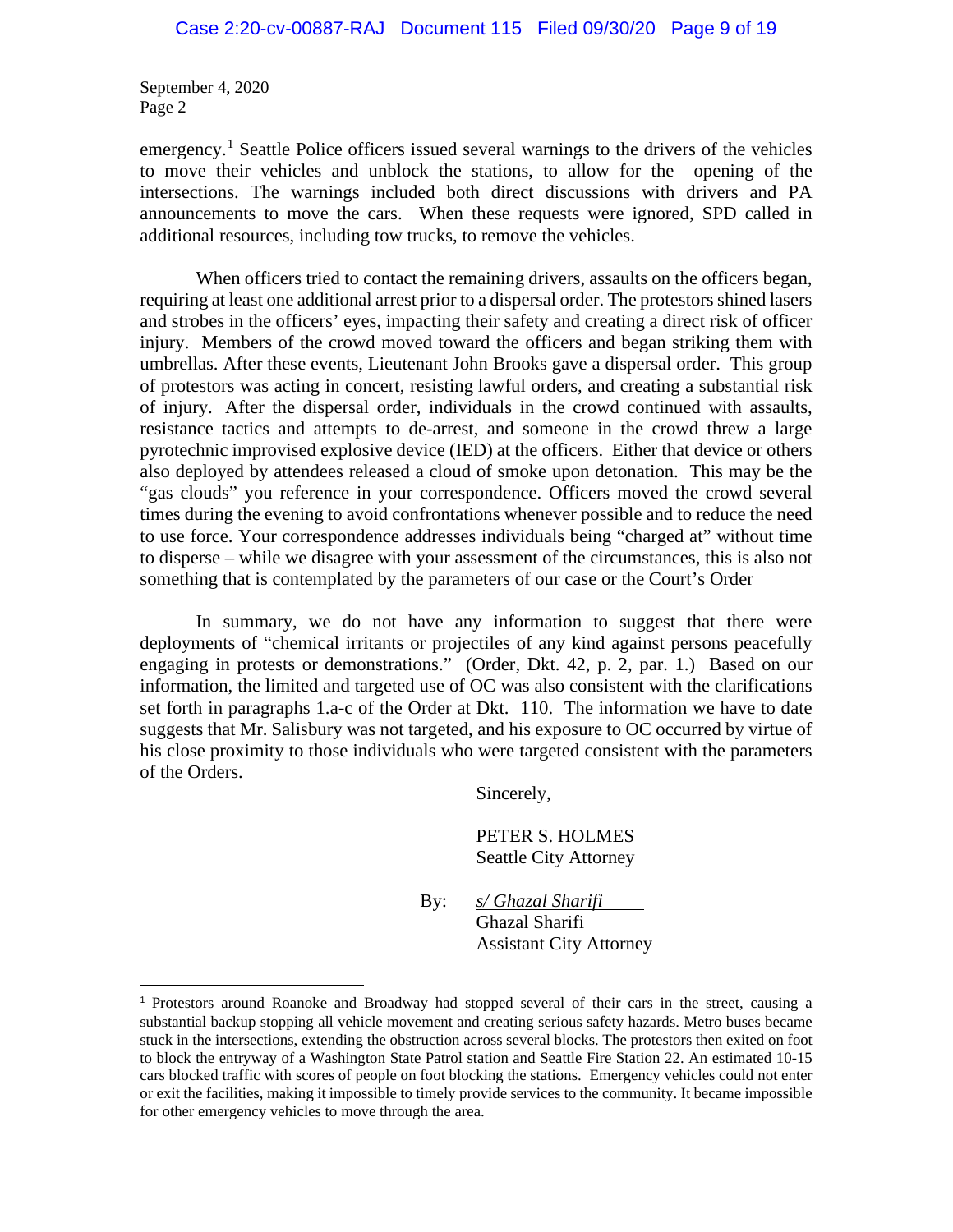# **Exhibit C**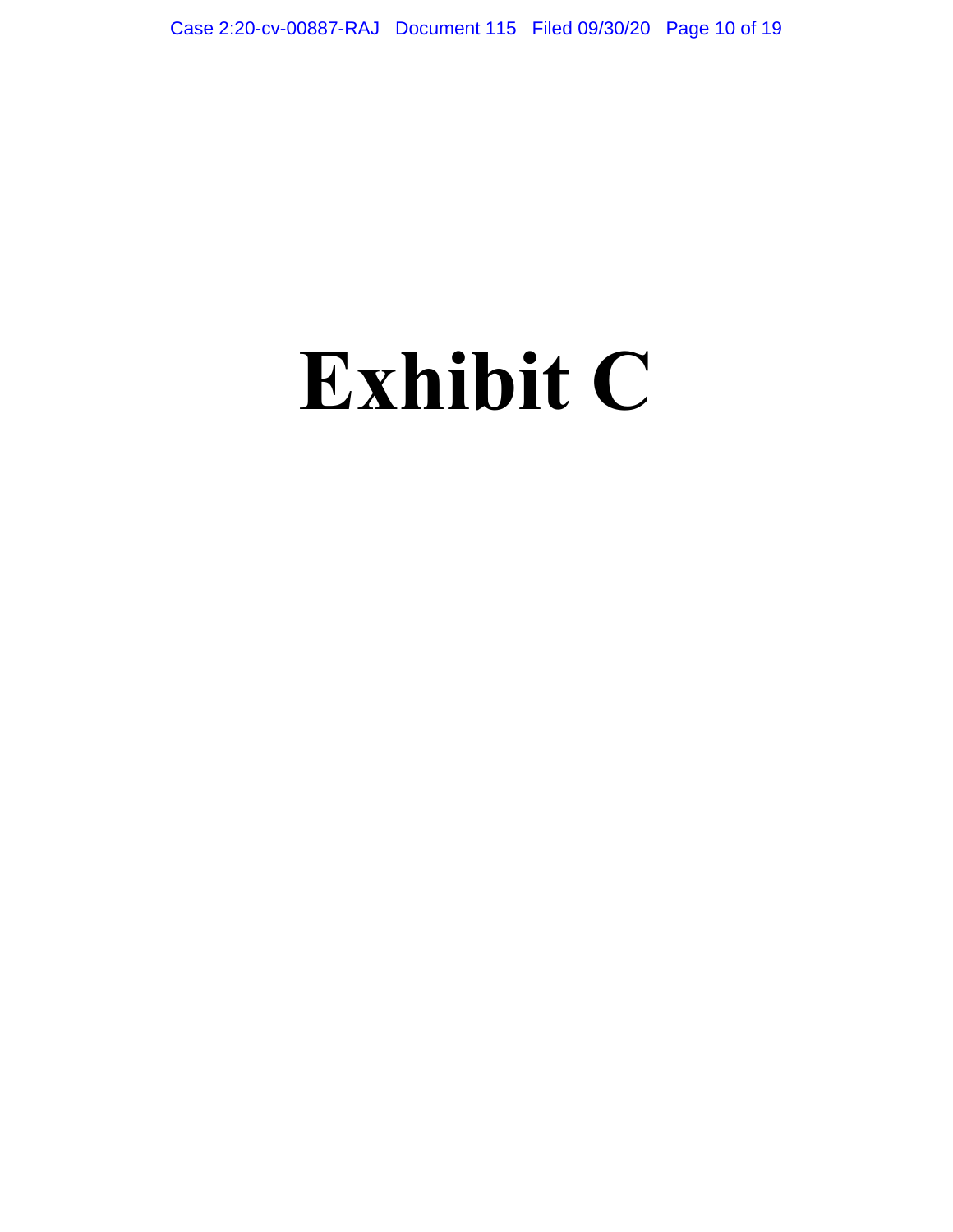

1201 Third Avenue Suite 4900 Seattle, WA 98101-3099  $\bullet$  +1.206.359.8000  $\bullet$  +1.206.359.9000 PerkinsCoie.com

September 9, 2020

David A. Perez DPerez@perkinscoie.com D. +1.206.359.6767 F. +1.206.359.7767

#### **VIA EMAIL**

Ghazal Sharifi Carolyn Boies Seattle City Attorney's Office 701 5th Ave, #2050 Seattle, WA 98104

## **Re: Use of Force September 7** *Black Lives Matter, et al. v. City of Seattle***, Cause No. 2:20-cv-00887**

Dear Ms. Sharifi and Ms. Boies:

We write again with concern over reports that the Seattle Police Department ("SPD") violated the Court's Order. This time, we write concerning protests that occurred downtown near the Seattle Police Officer Guild's ("SPOG") on September 7.

According to witness reports and videos, SPD deployed blast balls and OC spray at peaceful protesters and journalists without provocation and while protesters were attempting to disperse. Such actions clearly violate the Court's preliminary injunction.

Though we call attention to SPD's apparent disregard for the letter of the law, we also are troubled by SPD's apparent disregard for the spirit of the law. SPD's tactics appear to be intended to intimidate people exercising their First Amendment rights and to create conditions increasing the likelihood of the use of less-lethal weapons and other methods that harm peaceful protesters and journalists. Though SPD sporadically issues dispersal orders, even when it does, it routinely denies peaceful protesters the time and opportunity to disperse before utilizing force or arresting them. We are concerned by reports that, on numerous occasions, SPD officers have charged at peaceful protesters who have not been ordered to disperse or at retreating protesters attempting to disperse.<sup>1</sup> Officers can be seen needlessly antagonizing protesters by ripping away umbrellas and other personal items and knocking away phones trying to record the events (including phones being held by clearly identifiable journalists) out of apparent retaliation.2

<sup>1</sup> https://twitter.com/richsssmith/status/1303162681663262727;

https://twitter.com/richsssmith/status/1303155617209577472.<br>2 https://twitter.com/richsssmith/status/1303183854669160453.

https://twitter.com/richsssmith/status/1303163450248450049.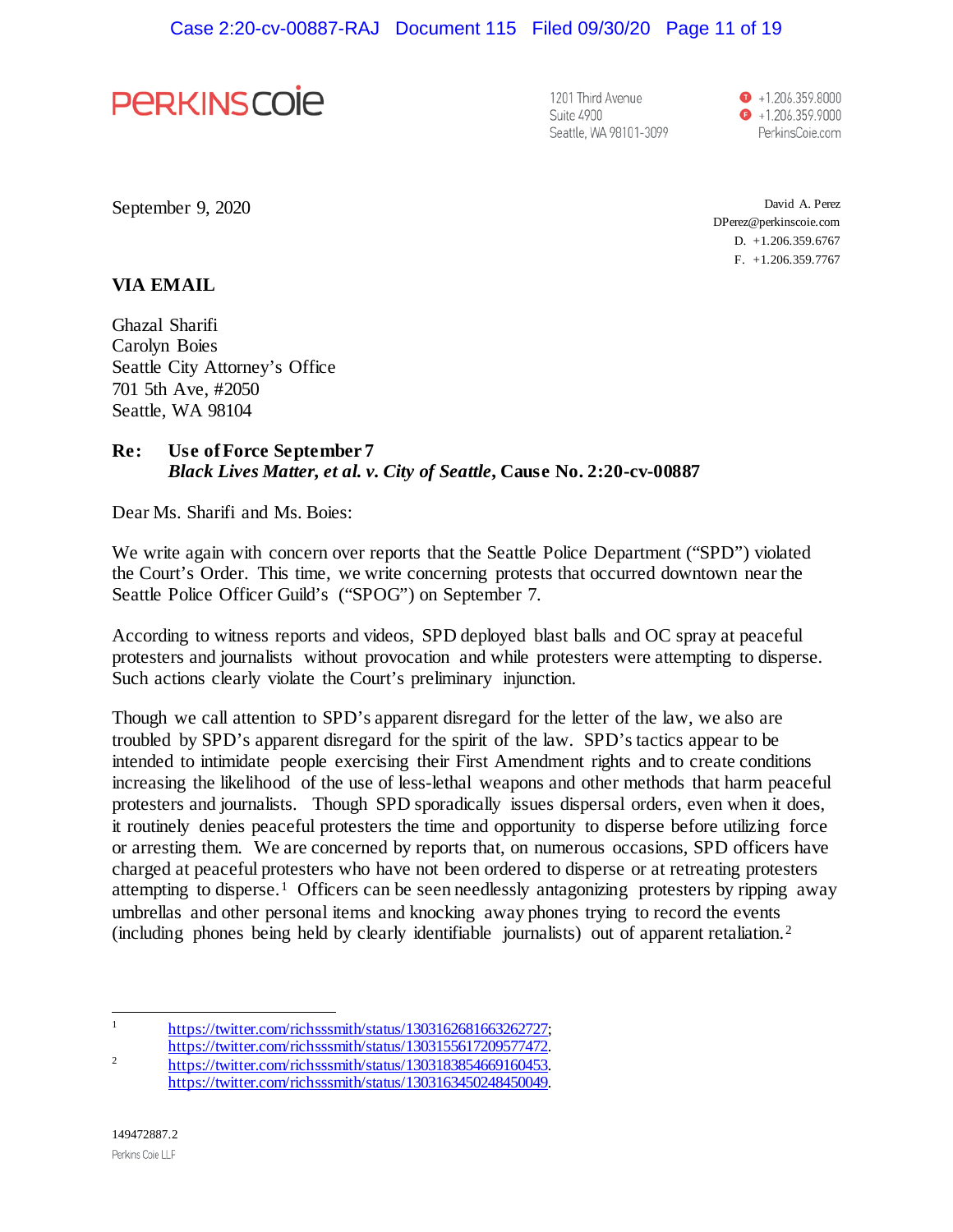September 9, 2020 Page 2

Instead of using necessary, reasonable, proportional, and targeted force, as the Court's Order requires, SPD has done the opposite.

We are deeply concerned about SPD's disregard for the Court's orders and the City's apparent lack of concern about SPD's tactics.

By Friday, September 11 at 12 p.m., please provide information on why the City views its response as consistent with the Court's orders, including an accounting of how many less-lethal weapons were used and an explanation for why such force was used, identifying who authorized the use of less-lethal weapons, what was communicated to officers about the circumstances in which they could be used, and any other information relevant to the SPD's decision to use this force.

We note that the current order would require a response within 24 hours to a contempt motion. We are considering asking the Court to reopen contempt proceedings against the City. In lieu of doing that, for now, we are asking that you provide us with this information as soon as possible.

Very truly yours,

Molly Tack-Hooper

Professor Robert Chang

arolyn Gilbert

Carolyn Gilbert

David A. Perez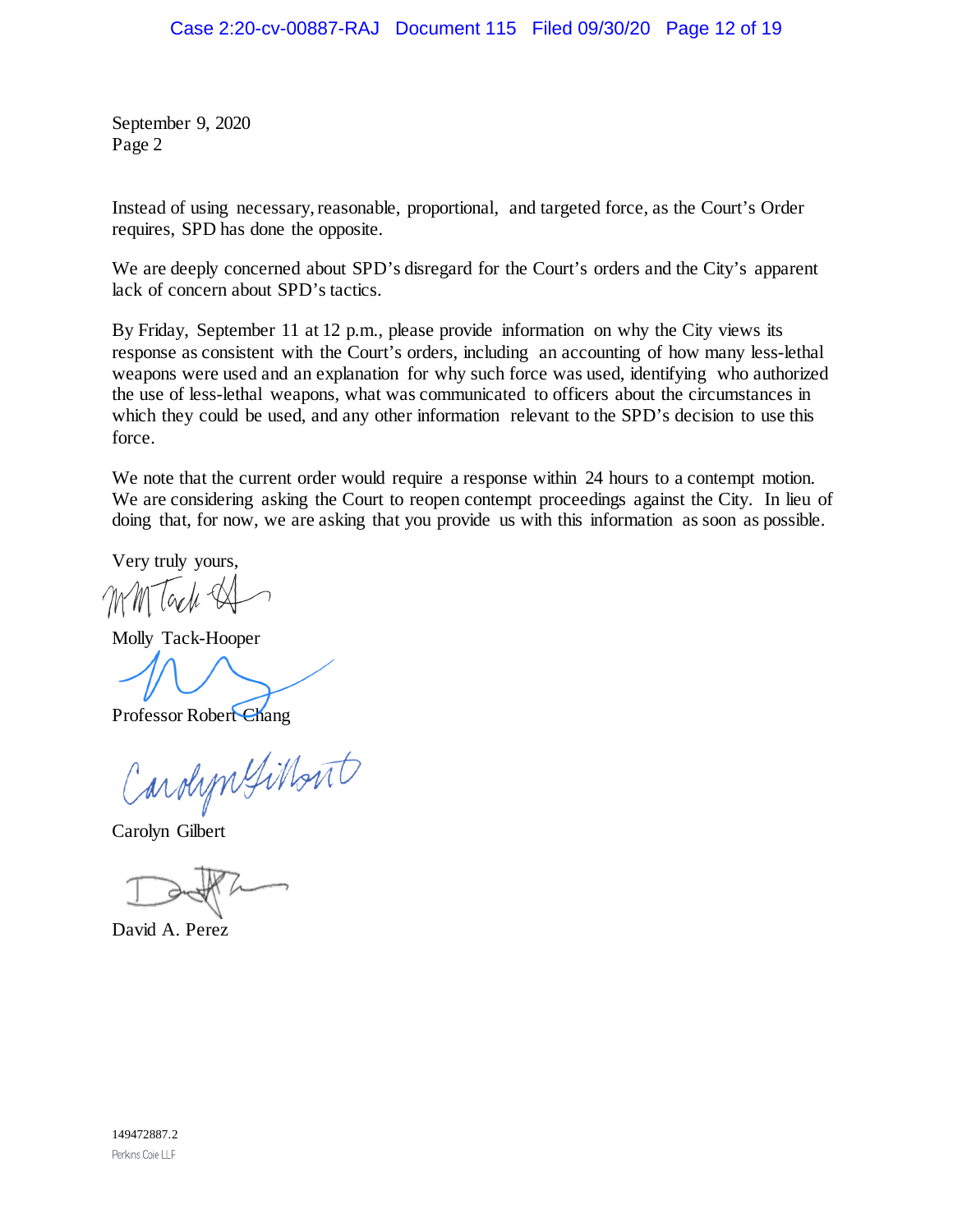# **Exhibit D**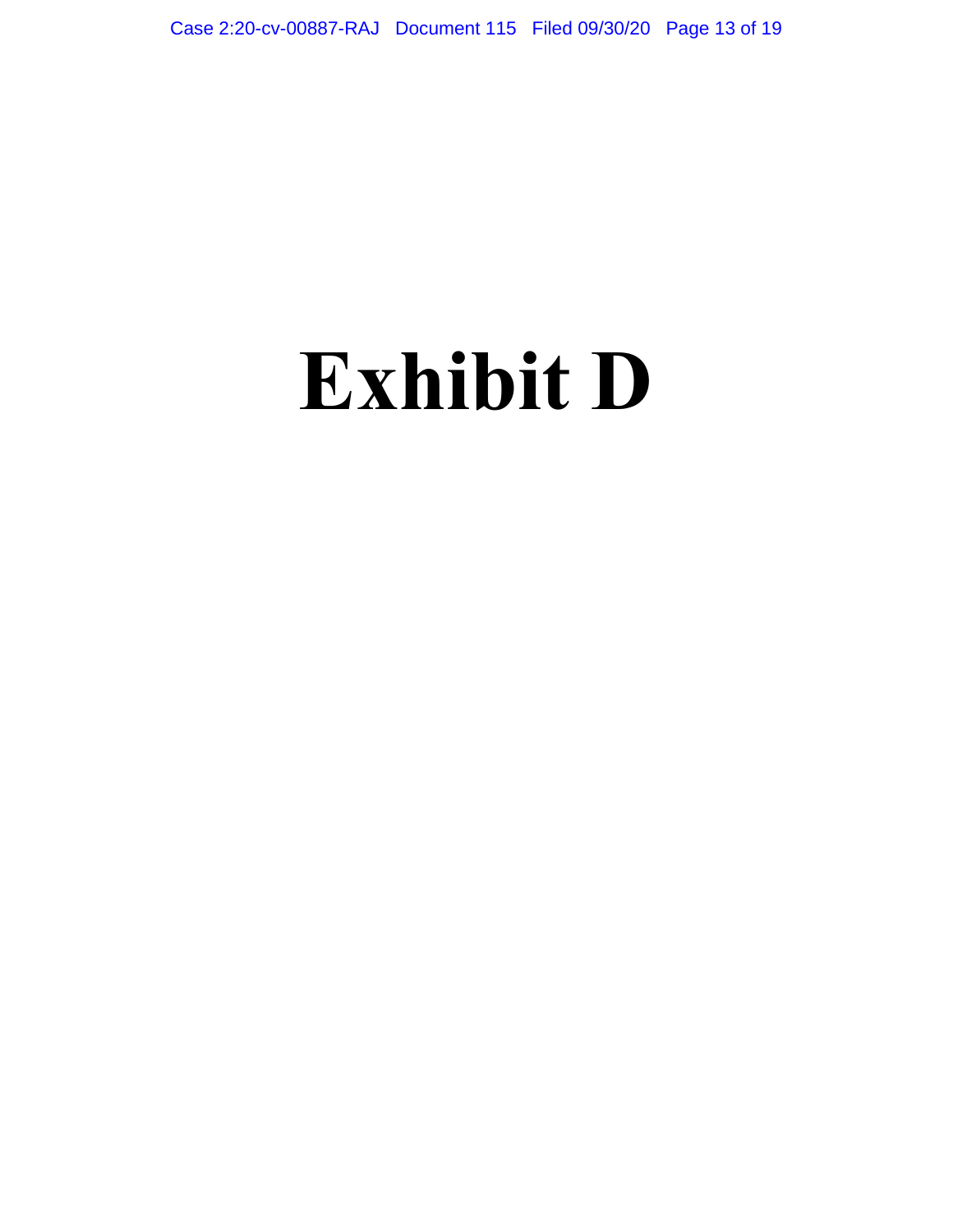

CHRISTIE : LAW GROUP PLLC

September 11, 2020

### *VIA ELECTRONIC MAIL ONLY*

Molly Tack-Hooper Robert Chang Carolyn Gilbert David Perez

> Re: *Black Lives Matter, et al. v. City of Seattle* Cause No. 2:20-cv-00887

Dear Counsel:

This responds to your letter dated September 9, 2020 inquiring about events that occurred in the early evening of September 7, 2020. Based on the information we have, Seattle Police Officers did not, as you allege, deploy blast balls and OC spray "at peaceful protesters and journalists without provocation while protesters were attempting to disperse." Based on the preliminary information we have gathered, on September 7, in response to crowd violence, Seattle Police Officers deployed a limited number of less lethal tools. Deployments were consistent with the Court's Orders. Over the course of the evening, 9 officers were injured, and 23 individuals were arrested.

On September 7, officers were briefed that the use of less lethal tools must follow the law, SPD policy, their training, and be consistent with the Court's Orders. All officers were advised of the preliminary injunction limitations and reminded that officers cannot use Less Lethal Munitions against persons peacefully engaging in protests or demonstrations. Also consistent with the Orders, Officers were advised that they can take necessary, reasonable, proportional, and targeted action to protect against a specific imminent threat of physical harm to themselves or identifiable others or to respond to specific acts of violence or destruction of property.

That evening, without using crowd control devices and to prevent imminent harm to individuals, Seattle Police Officers deployed bike officers as part of an effort to make a targeted arrest of a suspect. The arrest prompted certain individuals in the crowd to become violent, including hitting the arresting sergeant with a metal pipe. Officer attempts to make legitimate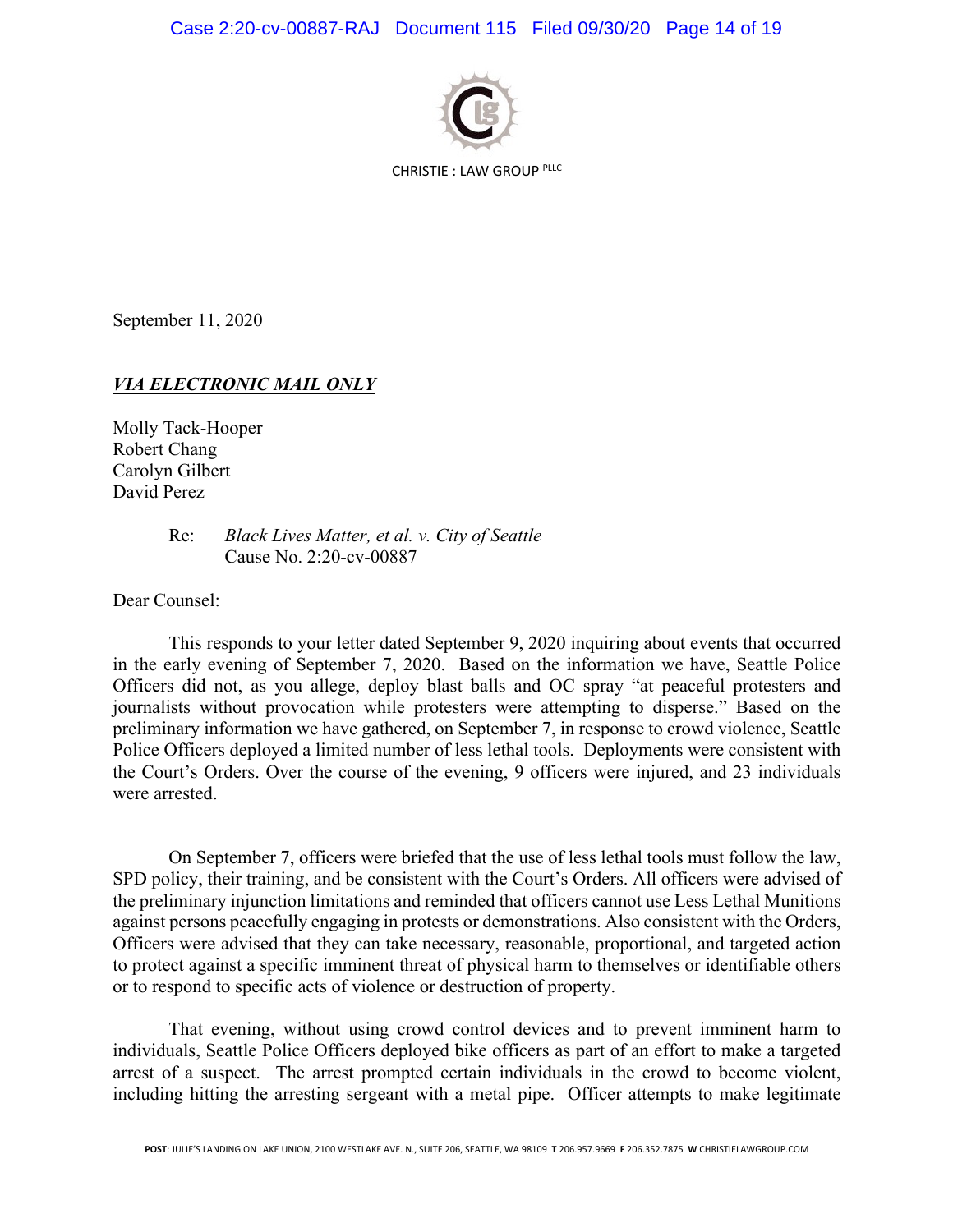

CHRISTIE : LAW GROUP PLLC

arrests, including of a suspect identified in an attempted arson days earlier, were met with members of the crowd obstructing officers and concealing suspects. Officers were assaulted with rocks, bottles, explosives, bear spray, Molotov cocktails; they were jabbed with umbrellas and struck with improvised shields. Members of the crowd also attempted to pull away officers' bicycles.<sup>1</sup> Amongst other items, officers recovered a package of Molotov cocktails left behind by a member of the crowd. Seattle Police Officers gave multiple dispersal orders, along with repeated commands to the crowd to move back. Moving the crowd was an effective tactic that allowed for use of crowd control tools to be kept to a minimum.

Based on preliminary information, there were a total of 20 bursts of OC spray that were directed at specific suspects who were either actively assaulting officers by throwing projectiles, making hands-on contact with officers, or actively engaging in de-arrest tactics. Seattle Police Officers deployed 4 OC and 2 inert blast balls in the area of suspects actively engaging in de-arrest tactics and actively assaulting officers who were attempting to make arrests. Officers targeted 1 inert and 2 OC blast balls at suspects in the crowd who had thrown Molotov cocktails at officers, which posed an imminent threat of physical harm to them. Officers targeted 2 inert and 2 OC blast ball deployments at suspects actively throwing other types of projectiles, including rocks and mortars, at officers. There were 5 blue nose rounds deployed by a single officer directed at a single suspect who was throwing traffic cones at bike officers, striking one. The suspect was hit in the thigh and buttock region, and she dispersed into the crowd, avoiding arrest. Each of these deployments of CCWs were targeted at suspects who were engaged in active assaults of officers and posed imminent threats of physical harm. None of these deployments were targeted at members of the media, legal observers, or medics.

To be clear, Seattle Police Officers never deployed any CS gas on September 7. All of the deployments of Crowd Control Munitions were targeted and in direct response to violent acts from members of the crowd. In summary, we believe all uses of less lethal munitions on September 7, 2020 were entirely consistent with the Court's Order at Dkt. 42 and the clarifying Order at Dkt. 110.

You express concerns about whether the officers acted in a manner that was consistent with the "spirit" of the Orders. It is unclear exactly what is intended by this statement, but to the extent it concerns SPD conduct or tactics that are not covered by the parameters of Judge Jones' Orders, we remind you of the City's accountability system. The Office of Police Accountability is reviewing complaints arising out of demonstration events, including some alluded to in your letter. To the extent you have specific concerns or wish to make a specific OPA complaint, we direct you to the Office of Police Accountability's website, where a complaint can be made and investigated: https://www.seattle.gov/opa. Additionally, the City has the Office of Inspector General that is conducting a "sentinel event review" of the demonstration response from this summer, including an assessment of police tactics during demonstration events. More information

<sup>1</sup> *See* https://spdblotter.seattle.gov/2020/09/07/22-individuals-arrested-during-labor-day-demonstration/, which includes Body Worn Video footage of an assault on an officer and a Molotov cocktail thrown at officers.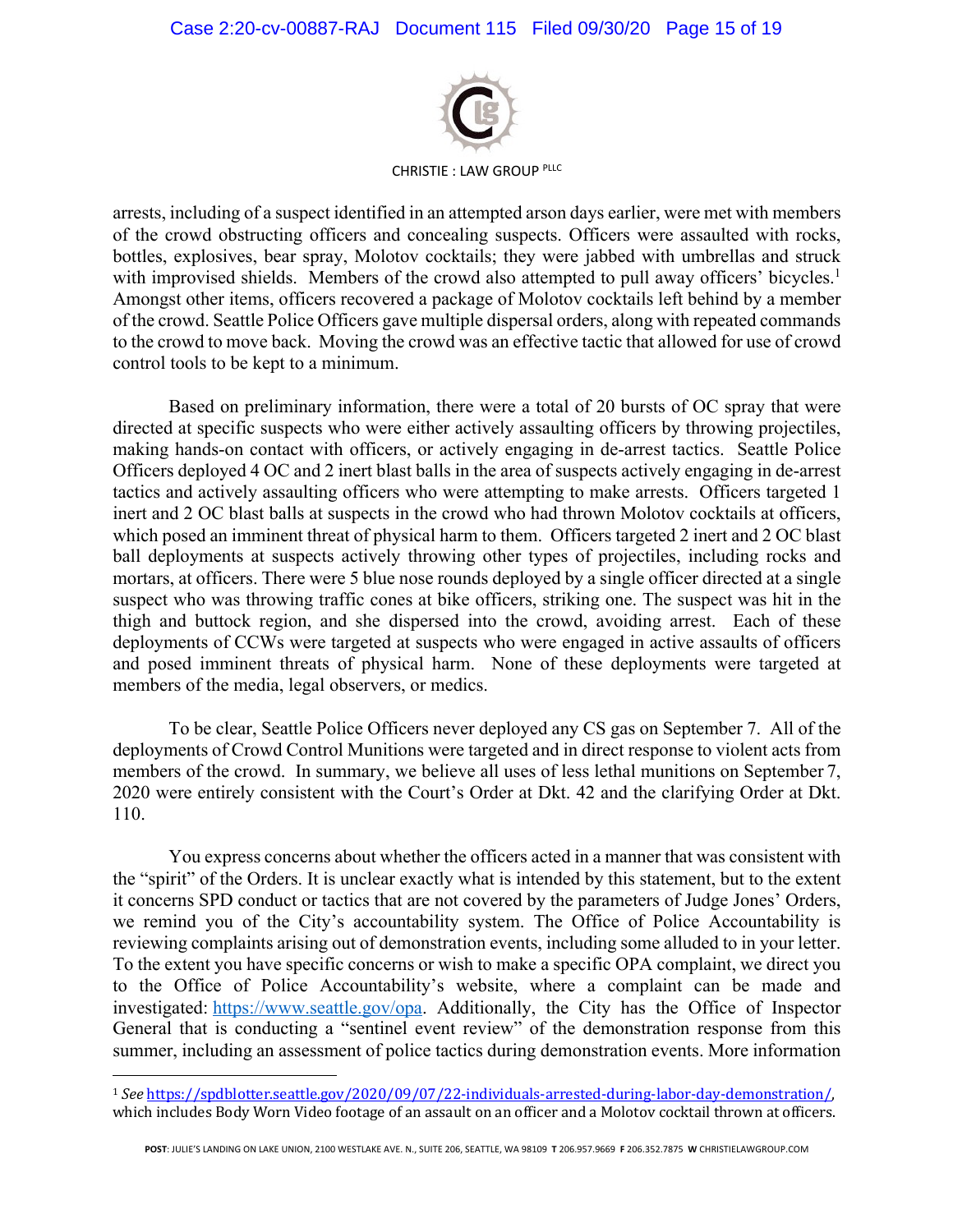

CHRISTIE : LAW GROUP PLLC

about the OIG and its processes is available here, https://www.seattle.gov/oig. Seattle also has the Community Police Commission, an organization represented by Mr. Perez himself. As you know, the CPC offers the community arm to address accountability concerns with SPD, including concerns with demonstration tactics and management. The CPC's website is available here: https://www.seattle.gov/community-police-commission. Finally, as you are well aware, the City continues to be under consent decree with a newly appointed monitor and deputy monitor. The monitoring team will examine crowd management at recent demonstration events. In short, these structures and systems are in better position to assess and address the concerns you raise about the "spirit" of the Orders than through the parameters of this litigation.

Very truly yours,

*/s/ Robert L. Christie /s/ Thomas P. Miller /s/ Ann E. Trivett /s/ Megan M. Coluccio*

Robert L. Christie Thomas P. Miller Ann E. Trivett Megan M. Coluccio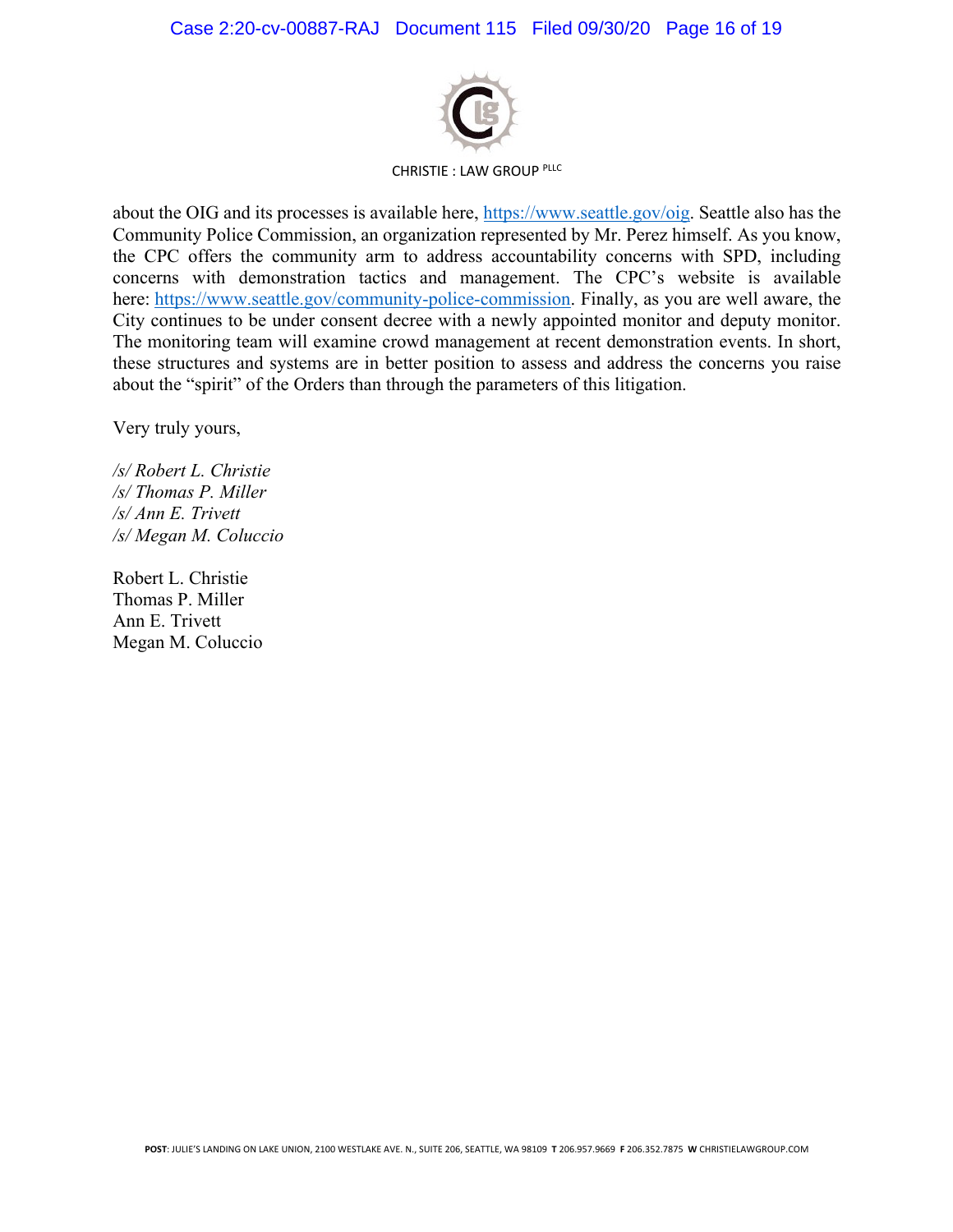## **Exhibit E**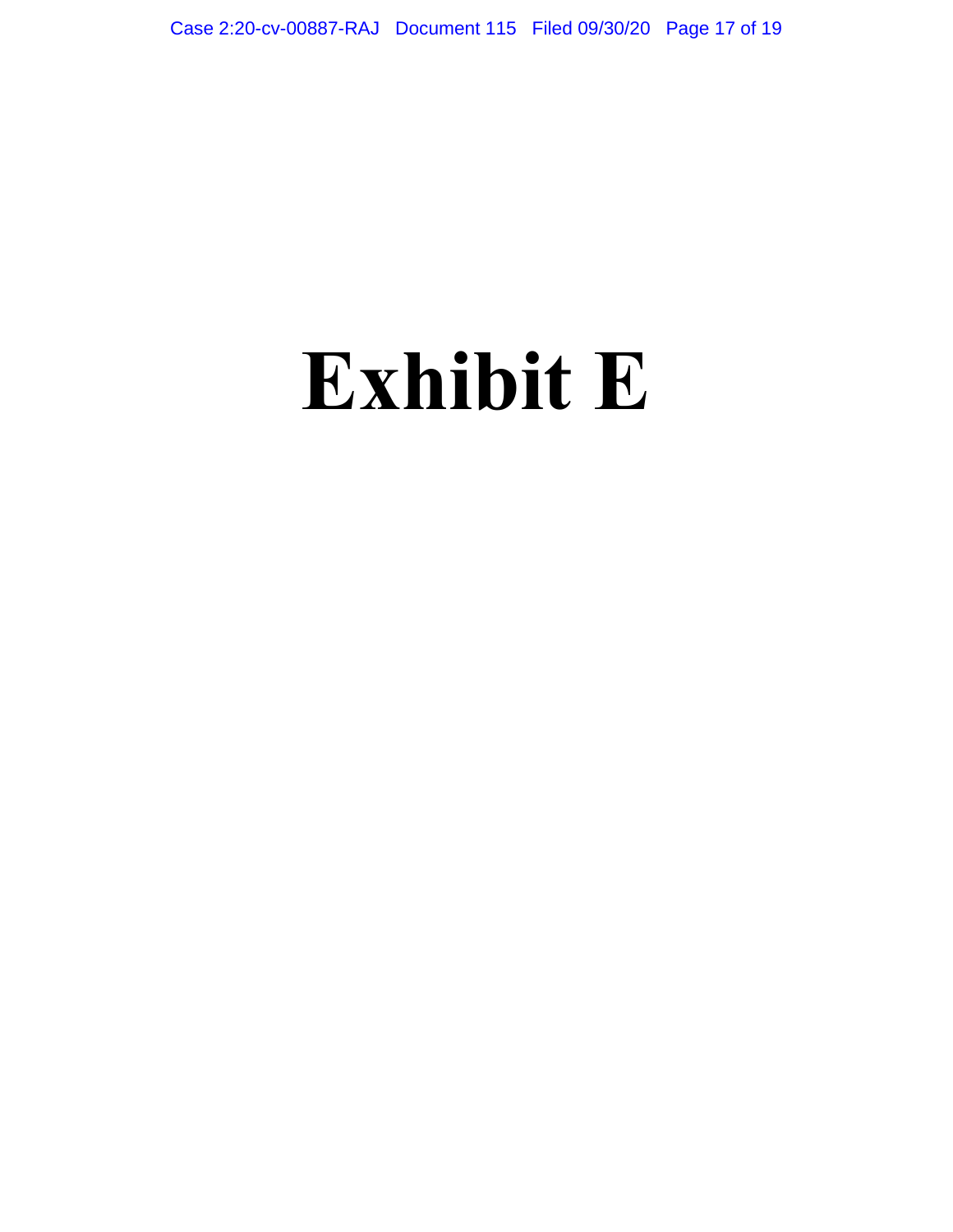

1201 Third Avenue Suite 4900 Seattle, WA 98101-3099

 $\bullet$  +1.206.359.8000  $\bullet$  +1.206.359.9000 PerkinsCoie.com

September 24, 2020

David A. Perez DPerez@perkinscoie.com D. +1.206.359.6767 F. +1.206.359.7767

#### **VIA EMAIL**

Ghazal Sharifi Carolyn Boies Seattle City Attorney's Office 701 5th Ave, #2050 Seattle, WA 98104

Dear Ms. Sharifi and Ms. Boies:

We write regarding yet two more alarming protest events in which we received reports that the Seattle Police Department ("SPD") used excessive force against peaceful protesters.

The first was September 22. We received reports that an officer threw a blast ball at a protester laying on the ground.<sup>[1](#page-17-0)</sup> There is no indication (as corroborated by witness reports) that the protester's, or surrounding protesters', conduct necessitated the use of force.

The second was last night, September 23. As you know, protesters across the country were reinvigorated in exercising their First Amendment rights after a grand jury decided to not indict police officers in Louisville, Kentucky, for the killing of Breonna Taylor. We received reports that SPD used pepper spray, cannisters of gas, blast balls, flash bangs, and projectiles (including from a gun permitting SPD to rapidly deploy rubber bullets and OC balls). We received reports of at least two protesters and one medic hit with flashbangs. A video documents another protester tripping after being pushed by police. While he was on the ground, an officer shot him several times, at close range, with what appear to be rubber bullets.<sup>[2](#page-17-1)</sup> Other videos document an injured man laying in the street. The police did not help the injured man and in fact prevented civilians from helping the injured man.<sup>[3](#page-17-2)</sup> Five minutes later, an officer ran over the injured man's head with his bike. $4$ 

These and other events about which we have already notified you demonstrate a systematic disregard of the Court's Order. Contrary to your characterization of our reporting of events in our letters, we are aware of the full events taking place at these protests, including incidents of violence and property damage. However, we are deeply troubled by the City's responses to our

<span id="page-17-0"></span><sup>&</sup>lt;sup>1</sup> <https://twitter.com/MarcusKulik/status/1308671251594977280> and https://twitter.com/spekulation/status/1308859475428806657

<span id="page-17-2"></span><span id="page-17-1"></span> $\frac{\frac{1}{2} \frac{https://twitter.com/richssmith/status/1309041882929008642}{https://twitter.com/WarlockBranis/status/1309047431707983872?s=20}}{\frac{3 \text{ https://twitter.com/WarlockBranis/status/1309047431707983872?s=20}}{\frac{4 \text{ https://www.facebook.com/groups/329197415030572/permalink/348698509747129}}$ 

<span id="page-17-3"></span>